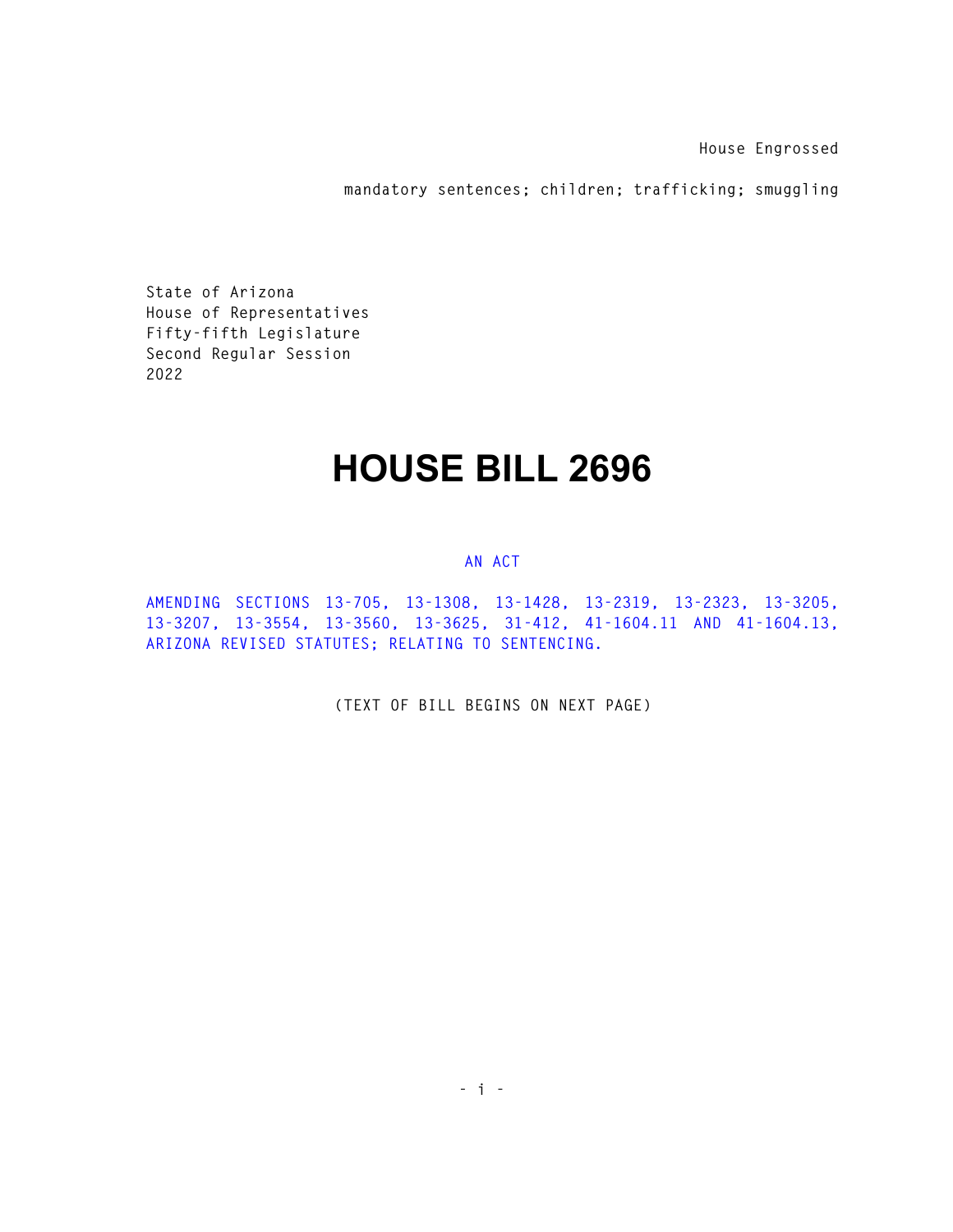**1 Be it enacted by the Legislature of the State of Arizona: 2 Section 1. Section 13-705, Arizona Revised Statutes, is amended to 3 read: 4 13-705. Dangerous crimes against children; sentences; 5 definitions 6 A. A person who is at least eighteen years of age and who is 7 convicted of a dangerous crime against children in the first degree 8 involving commercial sexual exploitation of a minor or child sex 9 trafficking and the person has previously been convicted of a dangerous 10 crime against children in the first degree shall be sentenced to 11 imprisonment in the custody of the state department of corrections for 12 natural life. A person who is sentenced to natural life is not eligible 13 for commutation, parole, work furlough, work release or release from 14 confinement on any basis for the remainder of the person's natural life. 15 B. A person who is at least eighteen years of age and who is 16 convicted of a dangerous crime against children in the first degree 17 involving sexual assault of a minor who is twelve years of age or younger 18 or sexual conduct with a minor who is twelve years of age or younger shall 19 be sentenced to life imprisonment and is not eligible for suspension of 20 sentence, probation, pardon or release from confinement on any basis 21 except as specifically authorized by section 31-233, subsection A or B 22 until the person has served thirty-five years or the sentence is commuted. 23 This subsection does not apply to masturbatory contact. 24 C. Except as otherwise provided in this section, a person who is at 25 least eighteen years of age or who has been tried as an adult and who is 26 convicted of a dangerous crime against children in the first degree 27 involving attempted first degree murder of a minor who is under twelve 28 years of age, second degree murder of a minor who is under twelve years of 29 age, sexual assault of a minor who is under twelve years of age, sexual 30 conduct with a minor who is under twelve years of age or manufacturing 31 methamphetamine under circumstances that cause physical injury to a minor 32 who is under twelve years of age may be sentenced to life imprisonment and 33 is not eligible for suspension of sentence, probation, pardon or release 34 from confinement on any basis except as specifically authorized by section 35 31-233, subsection A or B until the person has served thirty-five years or 36 the sentence is commuted. If a life sentence is not imposed pursuant to 37 this subsection, the person shall be sentenced to a term of imprisonment 38 as follows: 39 Minimum Presumptive Maximum 40 13 years 20 years 27 years 41 D. Except as otherwise provided in this section, a person who is at** 

**42 least eighteen years of age or who has been tried as an adult and who is 43 convicted of a dangerous crime against children in the first degree 44 involving attempted first degree murder of a minor who is twelve, thirteen 45 or fourteen years of age, second degree murder of a minor who is twelve,**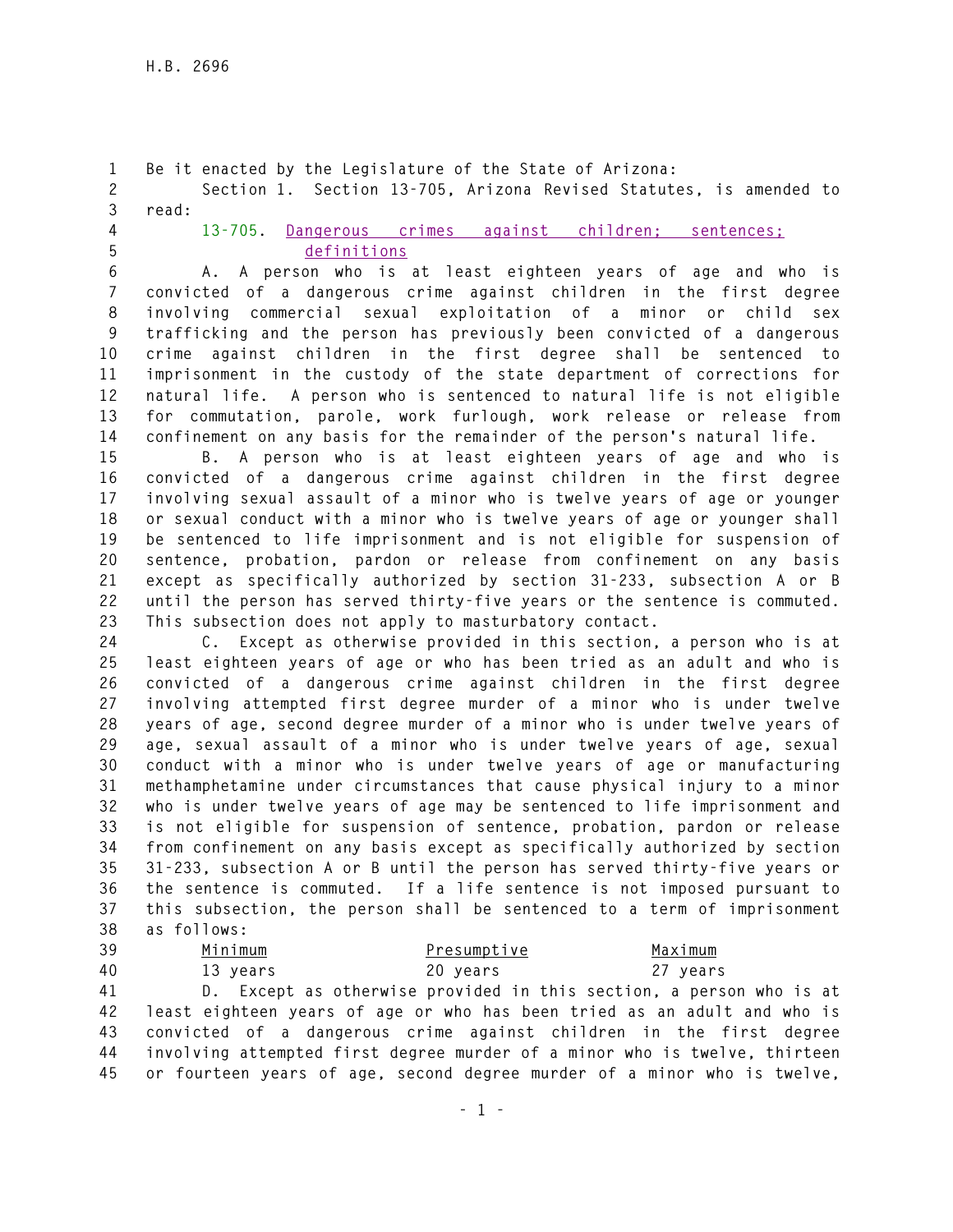**1 thirteen or fourteen years of age, sexual assault of a minor who is 2 twelve, thirteen or fourteen years of age, taking a child for the purpose 3 of prostitution, child sex trafficking, commercial sexual exploitation of 4 a minor, sexual conduct with a minor who is twelve, thirteen or fourteen 5 years of age, continuous sexual abuse of a child or manufacturing 6 methamphetamine under circumstances that cause physical injury to a minor 7 who is twelve, thirteen or fourteen years of age or involving or using 8 minors in drug offenses shall be sentenced to a term of imprisonment as 9 follows:** 

**10 Minimum Presumptive Maximum 11 13 years 20 years 27 years** 

**12 A person who has been previously convicted of one predicate felony shall 13 be sentenced to a term of imprisonment as follows:** 

| 14 | Minimum  | Presumptive | Maximum  |
|----|----------|-------------|----------|
| 15 | 23 years | 30 vears    | 37 years |

**16 E. Except as otherwise provided in this section, a person who is at 17 least eighteen years of age or who has been tried as an adult and who is 18 convicted of a dangerous crime against children in the first degree 19 involving aggravated assault, unlawful mutilation, molestation of a child, 20 sexual exploitation of a minor, aggravated luring a minor for sexual 21 exploitation, child abuse or kidnapping shall be sentenced to a term of 22 imprisonment as follows:** 

| 23 | Minimum  | Presumptive                                                                 | Maximum  |
|----|----------|-----------------------------------------------------------------------------|----------|
| 24 | 10 vears | 17 vears                                                                    | 24 vears |
|    |          | 25 A person who has been previously convicted of one predicate felony shall |          |
| 26 |          | be sentenced to a term of imprisonment as follows:                          |          |

| 27 | Minimum  | Presumptive | Maximum  |
|----|----------|-------------|----------|
| 28 | 21 years | 28 years    | 35 years |

**29 F. Except as otherwise provided in this section, if a person is at 30 least eighteen years of age or has been tried as an adult and is convicted 31 of a dangerous crime against children involving luring a minor for sexual 32 exploitation, sexual extortion or unlawful age misrepresentation and is 33 sentenced to a term of imprisonment, the term of imprisonment is as 34 follows and the person is not eligible for release from confinement on any 35 basis except as specifically authorized by section 31-233, subsection A or 36 B until the sentence imposed by the court has been served, the person is 37 eligible for release pursuant to section 41-1604.07 or the sentence is 38 commuted:** 

| 39 | Minimum | Presumptive | Maximum                                                                     |
|----|---------|-------------|-----------------------------------------------------------------------------|
| 40 | 5 years | 10 vears    | 15 vears                                                                    |
|    |         |             | 41 A person who has been previously convicted of one predicate felony shall |
|    |         |             | 42 be sentenced to a term of imprisonment as follows and the person is not  |
|    |         |             | 43 eligible for suspension of sentence, probation, pardon or release from   |
|    |         |             | ll confirement en snu basis eveent as specifically sutherized by section    |

**44 confinement on any basis except as specifically authorized by section 45 31-233, subsection A or B until the sentence imposed by the court has been**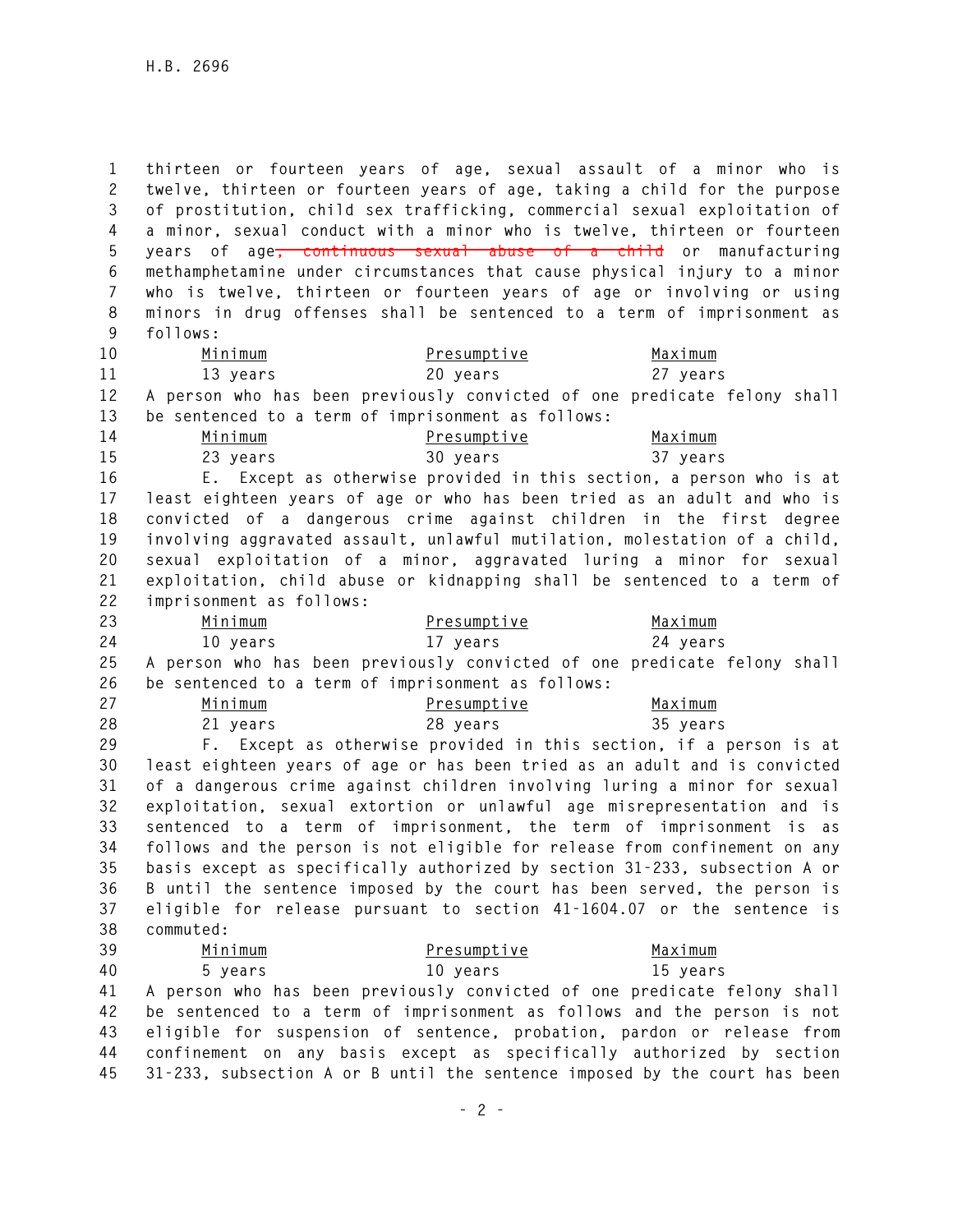**1 served, the person is eligible for release pursuant to section 41-1604.07 2 or the sentence is commuted: 3 Minimum Presumptive Maximum 4 8 years 15 years 22 years 5 G. Except as otherwise provided in this section, if a person is at 6 least eighteen years of age or has been tried as an adult and is convicted 7 of a dangerous crime against children involving sexual abuse or bestiality 8 under section 13-1411, subsection A, paragraph 2 and is sentenced to a 9 term of imprisonment, the term of imprisonment is as follows and the 10 person is not eligible for release from confinement on any basis except as 11 specifically authorized by section 31-233, subsection A or B until the 12 sentence imposed by the court has been served, the person is eligible for 13 release pursuant to section 41-1604.07 or the sentence is commuted: 14 Minimum Presumptive Maximum 15 2.5 years 5 years 7.5 years 16 A person who has been previously convicted of one predicate felony shall 17 be sentenced to a term of imprisonment as follows and the person is not 18 eligible for suspension of sentence, probation, pardon or release from 19 confinement on any basis except as specifically authorized by section 20 31-233, subsection A or B until the sentence imposed by the court has been 21 served, the person is eligible for release pursuant to section 41-1604.07 22 or the sentence is commuted: 23 Minimum Presumptive Maximum 24 8 years 15 years 22 years 25 H. EXCEPT AS OTHERWISE PROVIDED IN THIS SECTION, A PERSON WHO IS AT 26 LEAST EIGHTEEN YEARS OF AGE OR WHO HAS BEEN TRIED AS AN ADULT AND WHO IS 27 CONVICTED OF A DANGEROUS CRIME AGAINST CHILDREN IN THE FIRST DEGREE 28 INVOLVING CONTINUOUS SEXUAL ABUSE OF A CHILD SHALL BE SENTENCED TO A TERM 29 OF IMPRISONMENT AS FOLLOWS: 30 MINIMUM PRESUMPTIVE MAXIMUM 31 39 YEARS 60 YEARS 81 YEARS 32 A PERSON WHO HAS BEEN PREVIOUSLY CONVICTED OF ONE PREDICATE FELONY SHALL 33 BE SENTENCED TO A TERM OF IMPRISONMENT AS FOLLOWS: 34 MINIMUM PRESUMPTIVE MAXIMUM 35 69 YEARS 90 YEARS 111 YEARS 36 H. I. The presumptive sentences prescribed in subsections C, D, 37 and E AND H of this section or subsections F and G of this section if the 38 person has previously been convicted of a predicate felony may be 39 increased or decreased pursuant to section 13-701, subsections C, D and E. 40 I. J. Except as provided in subsection SUBSECTIONS F, G, L AND M 41 of this section, a person who is sentenced for a dangerous crime against 42 children in the first degree pursuant to this section is not eligible for 43 suspension of sentence, probation, pardon or release from confinement on 44 any basis except as specifically authorized by section 31-233, subsection**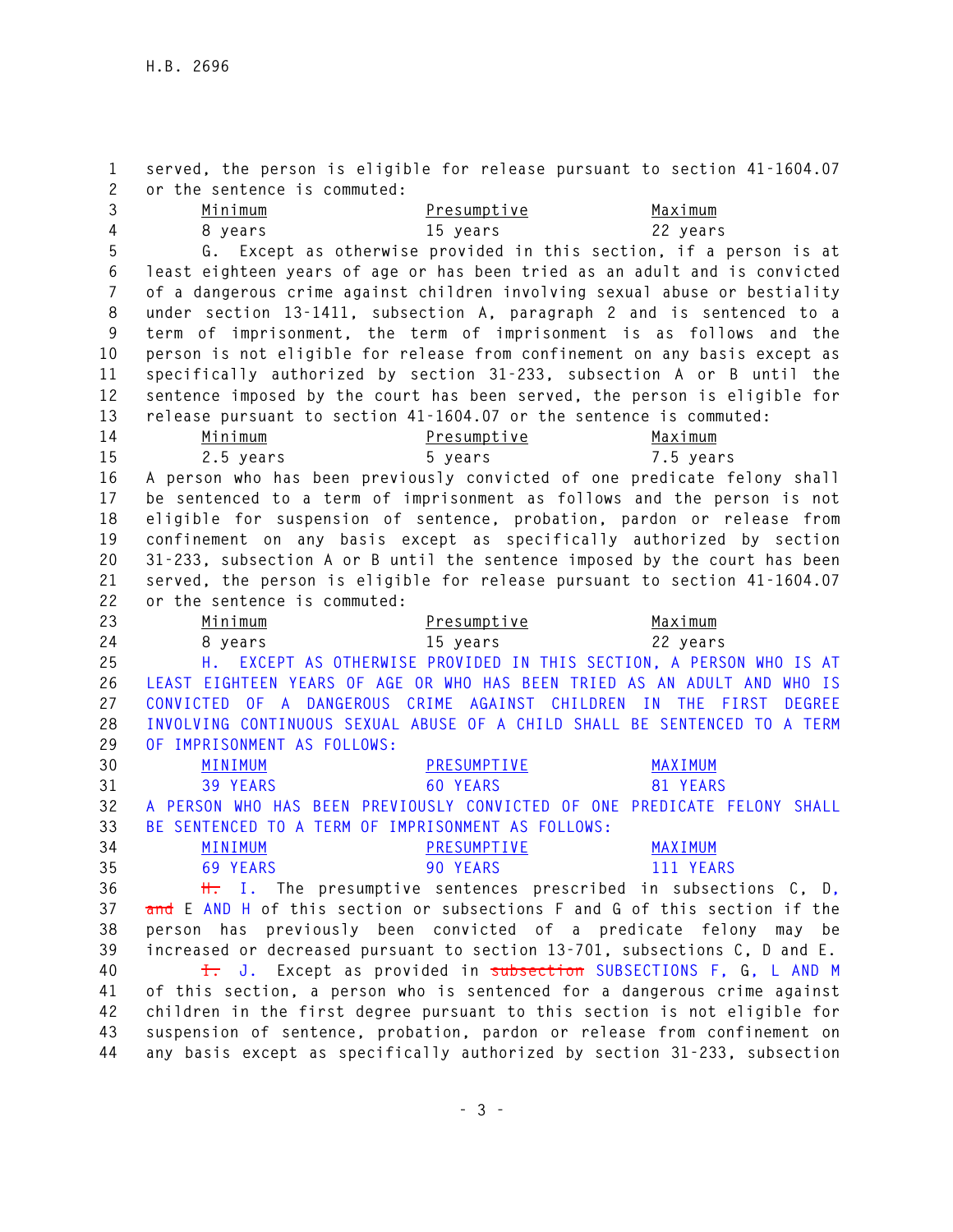**1 A or B until the sentence imposed by the court has been served or 2 commuted.** 

**3 J. K. A person who is convicted of any dangerous crime against 4 children in the first degree pursuant to subsection C, D, or E OR H of 5 this section and who has been previously convicted of two or more 6 predicate felonies shall be sentenced to life imprisonment and is not 7 eligible for suspension of sentence, probation, pardon or release from 8 confinement on any basis except as specifically authorized by section 9 31-233, subsection A or B until the person has served not fewer than 10 thirty-five years or the sentence is commuted.** 

**11 K. L. Notwithstanding chapter 10 of this title, a person who is at 12 least eighteen years of age or who has been tried as an adult and who is 13 convicted of a dangerous crime against children in the second degree 14 pursuant to subsection B, C, D, or E OR H of this section is guilty of a 15 class 3 felony and if the person is sentenced to a term of imprisonment, 16 the term of imprisonment is as follows and the person is not eligible for 17 release from confinement on any basis except as specifically authorized by 18 section 31-233, subsection A or B until the person has served the sentence 19 imposed by the court, the person is eligible for release pursuant to 20 section 41-1604.07 or the sentence is commuted:** 

| 21 | Minimum | Presumptive | Maximum  |
|----|---------|-------------|----------|
| 22 | 5 vears | 10 years    | 15 years |

**23 L. M. A person who is convicted of any dangerous crime against 24 children in the second degree and who has been previously convicted of one 25 or more predicate felonies is not eligible for suspension of sentence, 26 probation, pardon or release from confinement on any basis except as 27 specifically authorized by section 31-233, subsection A or B until the 28 sentence imposed by the court has been served, the person is eligible for 29 release pursuant to section 41-1604.07 or the sentence is commuted.** 

**30 M. N. Section 13-704, subsection J and section 13-707, subsection 31 B apply to the determination of prior convictions.** 

**32 N. O. The sentence imposed on a person by the court for a 33 dangerous crime against children under subsection G of this section 34 involving sexual abuse may be served concurrently with other sentences if 35 the offense involved only one victim. The sentence imposed on a person 36 for any other dangerous crime against children in the first or second 37 degree shall be consecutive to any other sentence imposed on the person at 38 any time, including sexual abuse of the same victim.** 

**39 O. P. In this section, for purposes of punishment an unborn child 40 shall be treated like a minor who is under twelve years of age.** 

**41 P. Q. A dangerous crime against children is in the first degree if 42 it is a completed offense and is in the second degree if it is a 43 preparatory offense, except attempted first degree murder is a dangerous 44 crime against children in the first degree.**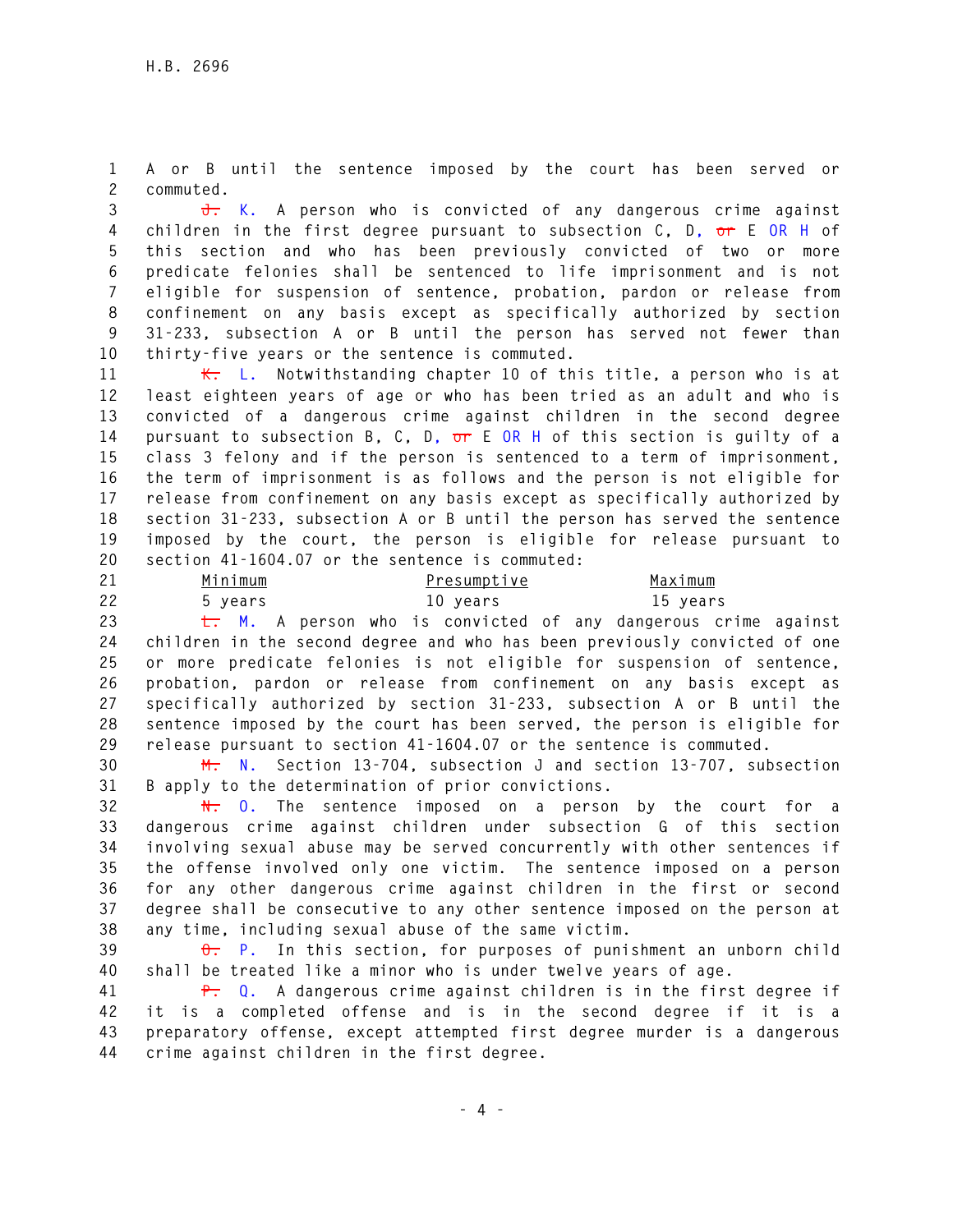**1 Q. R. It is not a defense to a dangerous crime against children 2 that the minor is a person posing as a minor or is otherwise fictitious if 3 the defendant knew or had reason to know the purported minor was under 4 fifteen years of age. 5 R. S. For the purposes of this section: 6 1. "Dangerous crime against children" means any of the following 7 that is committed against a minor who is under fifteen years of age: 8 (a) Second degree murder. 9 (b) Aggravated assault resulting in serious physical injury or 10 involving the discharge, use or threatening exhibition of a deadly weapon 11 or dangerous instrument. 12 (c) Sexual assault. 13 (d) Molestation of a child. 14 (e) Sexual conduct with a minor. 15 (f) Commercial sexual exploitation of a minor. 16 (g) Sexual exploitation of a minor. 17 (h) Child abuse as prescribed in section 13-3623, subsection A, 18 paragraph 1. 19 (i) Kidnapping. 20 (j) Sexual abuse. 21 (k) Taking a child for the purpose of prostitution as prescribed in 22 section 13-3206. 23 (l) Child sex trafficking as prescribed in section 13-3212. 24 (m) Involving or using minors in drug offenses. 25 (n) Continuous sexual abuse of a child. 26 (o) Attempted first degree murder. 27 (p) Sex trafficking. 28 (q) Manufacturing methamphetamine under circumstances that cause 29 physical injury to a minor. 30 (r) Bestiality as prescribed in section 13-1411, subsection A, 31 paragraph 2. 32 (s) Luring a minor for sexual exploitation. 33 (t) Aggravated luring a minor for sexual exploitation. 34 (u) Unlawful age misrepresentation. 35 (v) Unlawful mutilation. 36 (w) Sexual extortion as prescribed in section 13-1428. 37 2. "Predicate felony" means any felony involving child abuse 38 pursuant to section 13-3623, subsection A, paragraph 1, a sexual offense, 39 conduct involving the intentional or knowing infliction of serious 40 physical injury or the discharge, use or threatening exhibition of a 41 deadly weapon or dangerous instrument, or a dangerous crime against** 

**42 children in the first or second degree.**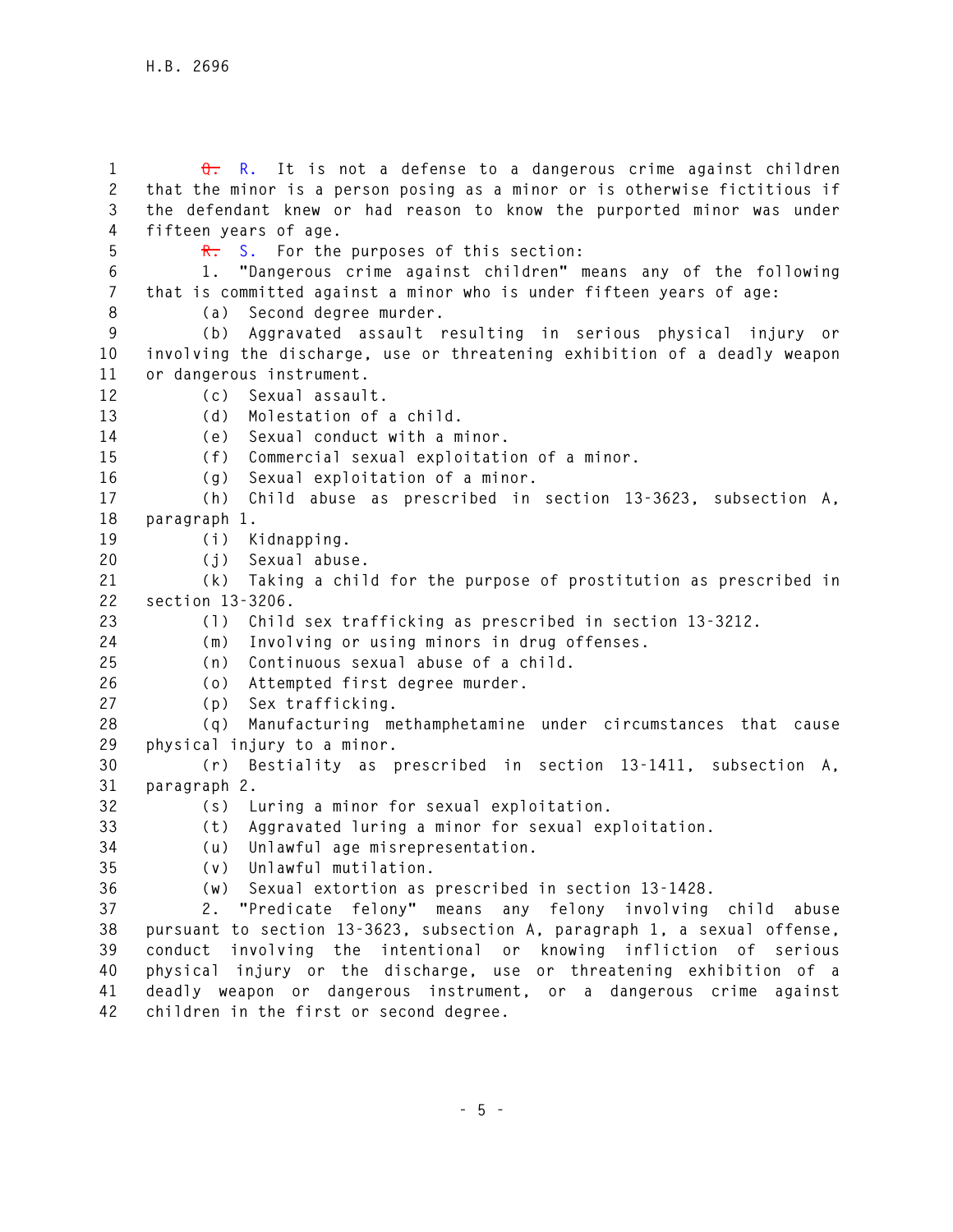**1 Sec. 2. Section 13-1308, Arizona Revised Statutes, is amended to 2 read: 3 13-1308. Trafficking of persons for forced labor or services; 4 classification; definitions 5 A. It is unlawful for a person to either: 6 1. Knowingly traffic another person with the intent to or knowledge 7 that the other person will be subject to forced labor or services. 8 2. Knowingly benefit, financially or by receiving anything of 9 value, from participation in a venture that has engaged in an act in 10 violation of section 13-1306, section 13-1307, this section or section 11 13-3212, subsection A, paragraph 9 or 10. 12 B. A violation of this section is a class 2 felony AND THE PERSON 13 IS NOT ELIGIBLE FOR SUSPENSION OF SENTENCE, PROBATION, PARDON OR RELEASE 14 FROM CONFINEMENT ON ANY BASIS EXCEPT AS SPECIFICALLY AUTHORIZED BY SECTION 15 31-233, SUBSECTION A OR B UNTIL THE SENTENCE IMPOSED BY THE COURT HAS BEEN 16 SERVED OR COMMUTED. 17 C. For the purposes of this section: 18 1. "Forced labor or services": 19 (a) Means labor or services that are performed or provided by 20 another person and that are obtained through a person's either: 21 (i) Causing or threatening to cause serious physical injury to any 22 person. 23 (ii) Restraining or threatening to physically restrain another 24 person. 25 (iii) Knowingly destroying, concealing, removing, confiscating, 26 possessing or withholding another person's actual or purported passport or 27 other immigration document, government issued identification document, 28 government record or personal property. 29 (iv) Abusing or threatening to abuse the law or the legal system. 30 (v) Extortion. 31 (vi) Causing or threatening to cause financial harm to any person. 32 (vii) Facilitating or controlling another person's access to a 33 controlled substance. 34 (b) Does not include ordinary household chores and reasonable 35 disciplinary measures between a parent or legal guardian and the parent's 36 or legal guardian's child. 37 2. "Traffic" means to entice, recruit, harbor, provide, transport 38 or otherwise obtain another person by deception, coercion or force. 39 Sec. 3. Section 13-1428, Arizona Revised Statutes, is amended to 40 read: 41 13-1428. Sexual extortion; classification; definition 42 A. A person commits sexual extortion by knowingly communicating a 43 threat with the intent to coerce another person to do any of the 44 following: 45 1. Engage in sexual contact or sexual intercourse.**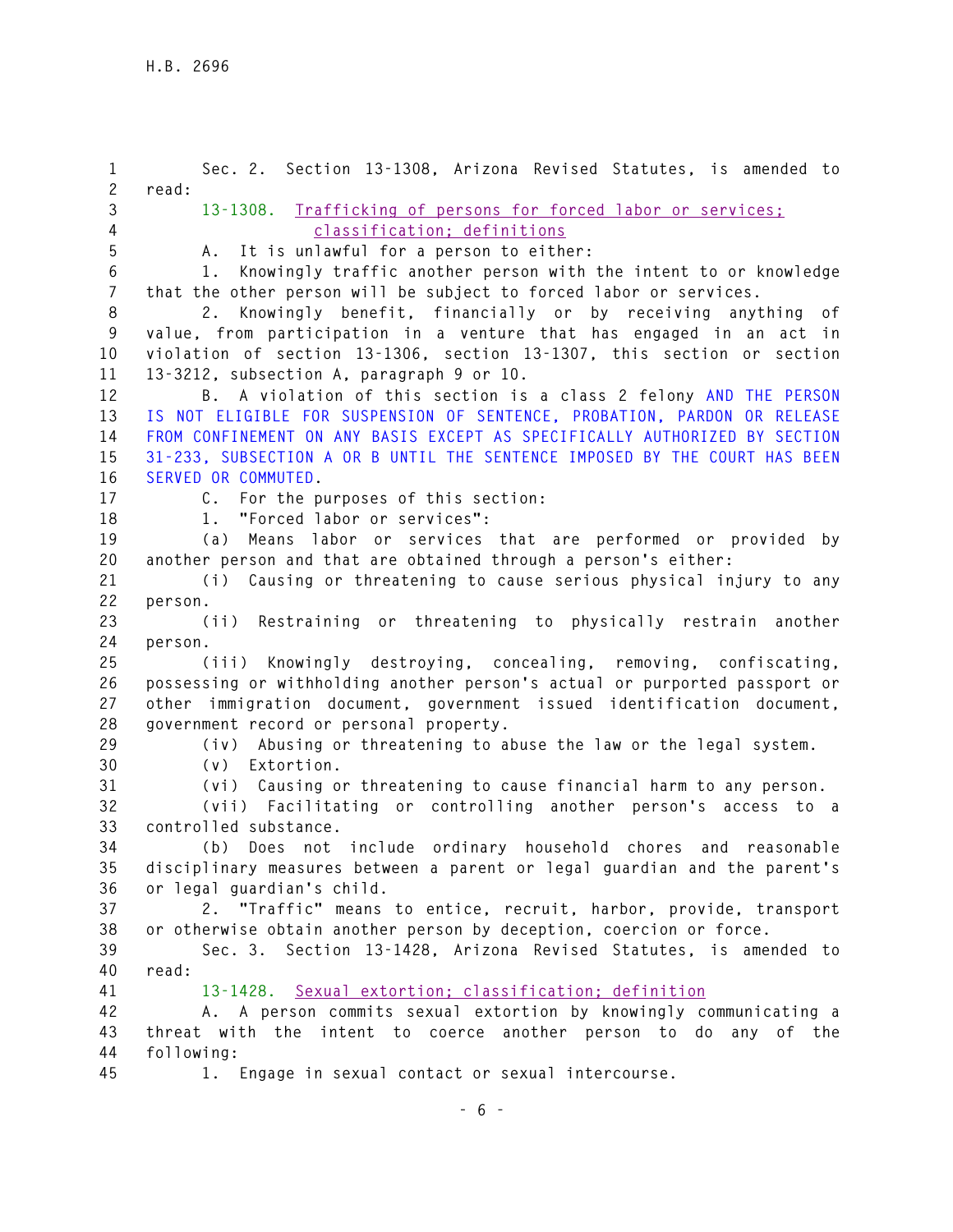**1 2. Allow the other person's genitals, anus or female breast to be 2 photographed, filmed, videotaped or digitally recorded. 3 3. Exhibit the other person's genitals, anus or female breast. 4 B. Sexual extortion is a class 3 felony AND THE PERSON IS NOT 5 ELIGIBLE FOR SUSPENSION OF SENTENCE, PROBATION, PARDON OR RELEASE FROM 6 CONFINEMENT ON ANY BASIS EXCEPT AS SPECIFICALLY AUTHORIZED BY SECTION 7 31-233, SUBSECTION A OR B UNTIL THE SENTENCE IMPOSED BY THE COURT HAS BEEN 8 SERVED OR COMMUTED. Unless IF the victim is under fifteen years of age, 9 in which case sexual extortion is a class 2 felony AND IS punishable 10 pursuant to section 13-705. 11 C. For the purposes of this section, "communicating a threat" means 12 a threat to do any of the following: 13 1. Damage the property of the other person. 14 2. Harm the reputation of the other person. 15 3. Produce or distribute a photograph, film, videotape or digital 16 recording that depicts the other person engaging in sexual contact or 17 sexual intercourse or the exhibition of the other person's genitals, anus 18 or female breast. 19 Sec. 4. Section 13-2319, Arizona Revised Statutes, is amended to 20 read: 21 13-2319. Smuggling; classification; definitions 22 A. It is unlawful for a person to intentionally engage in the 23 smuggling of human beings for profit or commercial purpose. 24 B. A violation of this section is a class 4 3 felony. 25 C. Notwithstanding subsection B of this section, a violation of 26 this section: 27 1. is a class 2 felony if ANY OF THE FOLLOWING APPLY: 28 1. The human being who is smuggled is under eighteen years of age 29 and is not accompanied by a family member over eighteen years of age. or 30 2. The offense involved the use of a deadly weapon or dangerous 31 instrument. 32 2. 3. Is a class 3 felony if The offense involves INVOLVED the use 33 or threatened use of deadly physical force and the person is not eligible 34 for suspension of sentence, probation, pardon or release from confinement 35 on any other basis except pursuant to section 31-233, subsection A or B 36 until the sentence imposed by the court is served, the person is eligible 37 for release pursuant to section 41-1604.07 or the sentence is commuted. 38 D. A PERSON WHO IS CONVICTED OF A VIOLATION OF THIS SECTION IS NOT 39 ELIGIBLE FOR SUSPENSION OF SENTENCE, PROBATION, PARDON OR RELEASE FROM 40 CONFINEMENT ON ANY BASIS EXCEPT AS SPECIFICALLY AUTHORIZED BY SECTION 41 31-233, SUBSECTION A OR B UNTIL THE SENTENCE IMPOSED BY THE COURT HAS BEEN 42 SERVED OR COMMUTED. 43 D. E. Chapter 10 of this title does not apply to a violation of 44 subsection C, paragraph 1 OR 2 of this section.**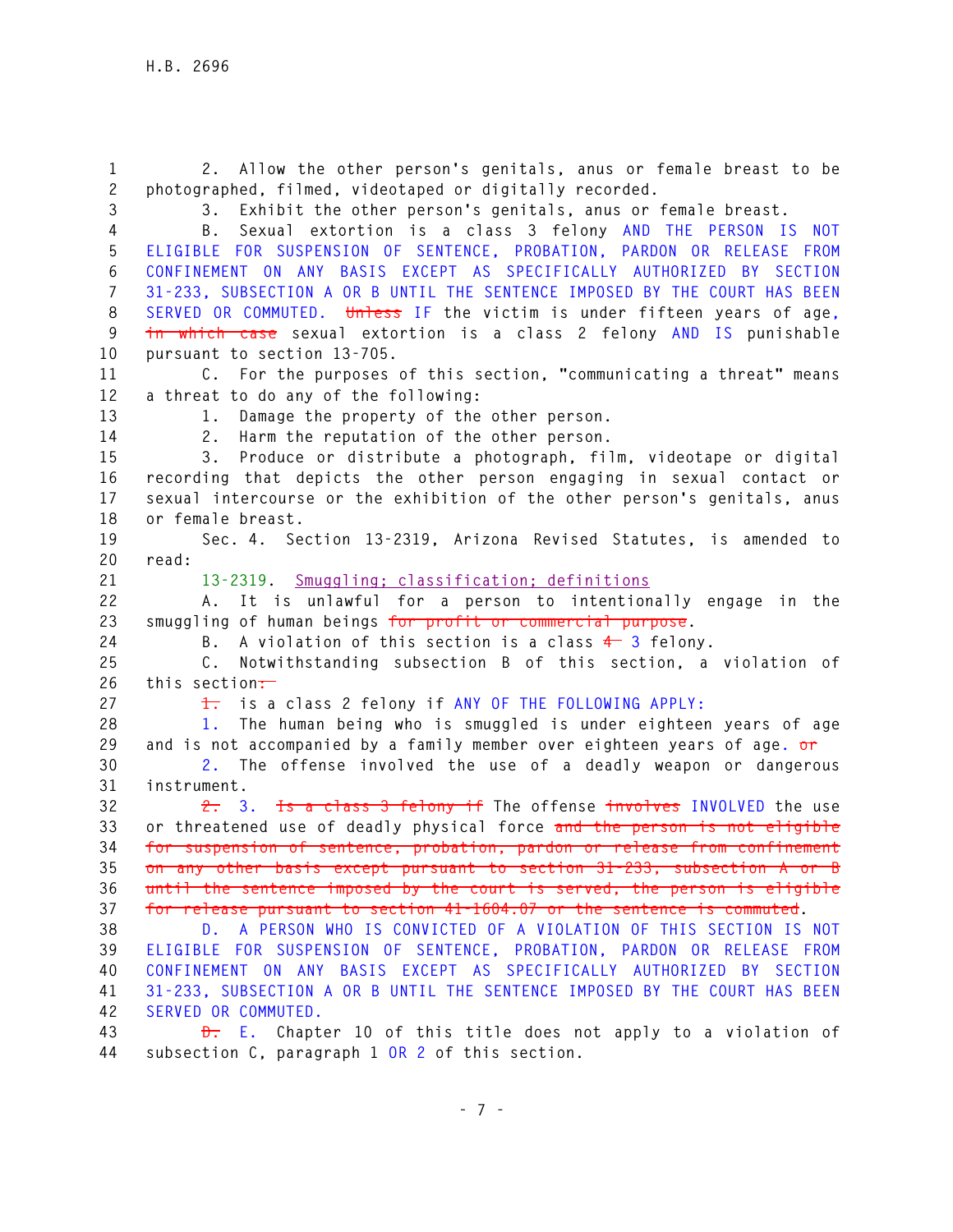**1 E. F. Notwithstanding any other law, in the enforcement of this 2 section a peace officer may lawfully stop any person who is operating a 3 motor vehicle if the officer has reasonable suspicion to believe the 4 person is in violation of any civil traffic law.** 

**5 F. G. For the purposes of this section:** 

**6 1. "Family member" means the person's parent, grandparent, sibling 7 or any other person who is related to the person by consanguinity or 8 affinity to the second degree.** 

**9 2. "Procurement of transportation" means any participation in or 10 facilitation of transportation and includes:** 

**11 (a) Providing services that facilitate transportation including 12 travel arrangement services or money transmission services.** 

**13 (b) Providing property that facilitates transportation, including a 14 weapon, a vehicle or other means of transportation or false 15 identification, or selling, leasing, renting or otherwise making available 16 a drop house as defined in section 13-2322.** 

**17 3. "Smuggling of human beings" means the transportation, 18 procurement of transportation or use of property or real property by a 19 person or an entity that knows or has reason to know that the person or 20 persons transported or to be transported are not United States citizens, 21 permanent resident aliens or persons otherwise lawfully in this state or 22 have attempted to enter, entered or remained in the United States in 23 violation of law.** 

**24 Sec. 5. Section 13-2323, Arizona Revised Statutes, is amended to 25 read:** 

- 
- 

**26 13-2323. Participating in a human smuggling organization or 27 operation; classification**

**28 A. A person commits participating in a human smuggling organization 29 OR OPERATION by any of the following:** 

**30 1. Intentionally OR KNOWINGLY organizing, managing, directing, 31 supervising, COORDINATING, FACILITATING, LEADING, ASSISTING, PARTICIPATING 32 IN or financing a human smuggling organization with the intent to promote 33 or further OR OPERATION THAT FURTHERS the criminal objectives of the human 34 smuggling organization OR OPERATION.** 

**35 2. Knowingly directing or instructing others to engage in violence 36 or intimidation to promote or further the criminal objectives of a human 37 smuggling organization OR OPERATION.** 

**38 3. Furnishing advice or direction in the conduct, financing or 39 management of a human smuggling organization's OR OPERATION'S affairs with 40 the intent to promote or further the criminal objectives of a human 41 smuggling organization OR OPERATION.** 

**42 4. Intentionally promoting or furthering the criminal objectives of 43 a human smuggling organization OR OPERATION by inducing or committing any 44 act or omission by a public servant in violation of the public servant's 45 official duty.**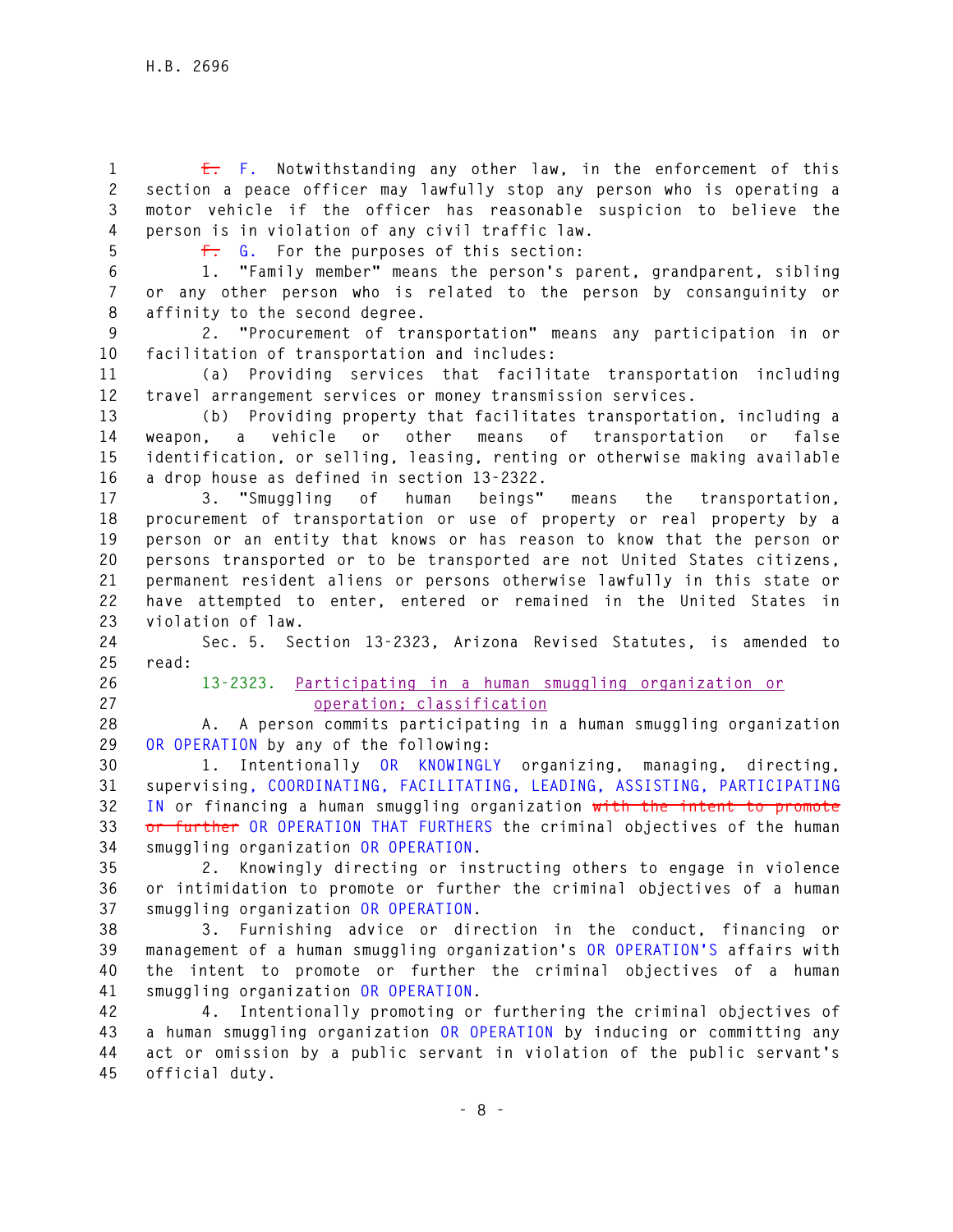**1 5. KNOWINGLY GUIDING, DIRECTING, COORDINATING, FACILITATING OR 2 ASSISTING IN TRANSPORTING, PROCURING TRANSPORTATION OR USING PROPERTY OR 3 REAL PROPERTY BY A PERSON OR AN ENTITY THAT KNOWS OR HAS REASON TO KNOW 4 THAT THE PERSON OR PERSONS BEING TRANSPORTED OR WHO WILL BE TRANSPORTED 5 ARE NOT CITIZENS OF THE UNITED STATES AND ARE ATTEMPTING TO ILLEGALLY 6 ENTER OR STAY IN THE UNITED STATES. 7 B. A person commits assisting a human smuggling organization by 8 committing any felony offense, whether completed or preparatory, at the 9 direction of or in association with any human smuggling organization. 10 C. B. Participating in a human smuggling organization OR OPERATION 11 is a class 2 felony. 12 D. Assisting a human smuggling organization is a class 3 felony. 13 C. A PERSON WHO IS CONVICTED OF A VIOLATION OF THIS SECTION IS NOT 14 ELIGIBLE FOR SUSPENSION OF SENTENCE, PROBATION, PARDON OR RELEASE FROM 15 CONFINEMENT ON ANY BASIS EXCEPT AS SPECIFICALLY AUTHORIZED BY SECTION 16 31-233, SUBSECTION A OR B UNTIL THE SENTENCE IMPOSED BY THE COURT HAS BEEN 17 SERVED OR COMMUTED. 18 Sec. 6. Section 13-3205, Arizona Revised Statutes, is amended to 19 read: 20 13-3205. Causing spouse to become prostitute; classification 21 A person who knowingly by force, fraud, intimidation or 22 threats, causes his or her spouse to live in a house of prostitution or 23 to lead a life of prostitution, is guilty of a class 5 felony AND THE 24 PERSON IS NOT ELIGIBLE FOR SUSPENSION OF SENTENCE, PROBATION, PARDON OR 25 RELEASE FROM CONFINEMENT ON ANY BASIS EXCEPT AS SPECIFICALLY AUTHORIZED BY 26 SECTION 31-233, SUBSECTION A OR B UNTIL THE SENTENCE IMPOSED BY THE COURT 27 HAS BEEN SERVED OR COMMUTED. 28 Sec. 7. Section 13-3207, Arizona Revised Statutes, is amended to 29 read: 30 13-3207. Detention of persons in house of prostitution for 31 debt; classification 32 A person who knowingly detains any person in a house of prostitution 33 because of a debt such THAT person has contracted or is said to have 34 contracted, is guilty of a class 5 felony AND THE PERSON IS NOT ELIGIBLE 35 FOR SUSPENSION OF SENTENCE, PROBATION, PARDON OR RELEASE FROM CONFINEMENT 36 ON ANY BASIS EXCEPT AS SPECIFICALLY AUTHORIZED BY SECTION 31-233, 37 SUBSECTION A OR B UNTIL THE SENTENCE IMPOSED BY THE COURT HAS BEEN SERVED 38 OR COMMUTED. 39 Sec. 8. Section 13-3554, Arizona Revised Statutes, is amended to 40 read: 41 13-3554. Luring a minor for sexual exploitation; 42 classification 43 A. A person commits luring a minor for sexual exploitation by 44 offering or soliciting sexual conduct with another person knowing or 45 having reason to know that the other person is a minor.**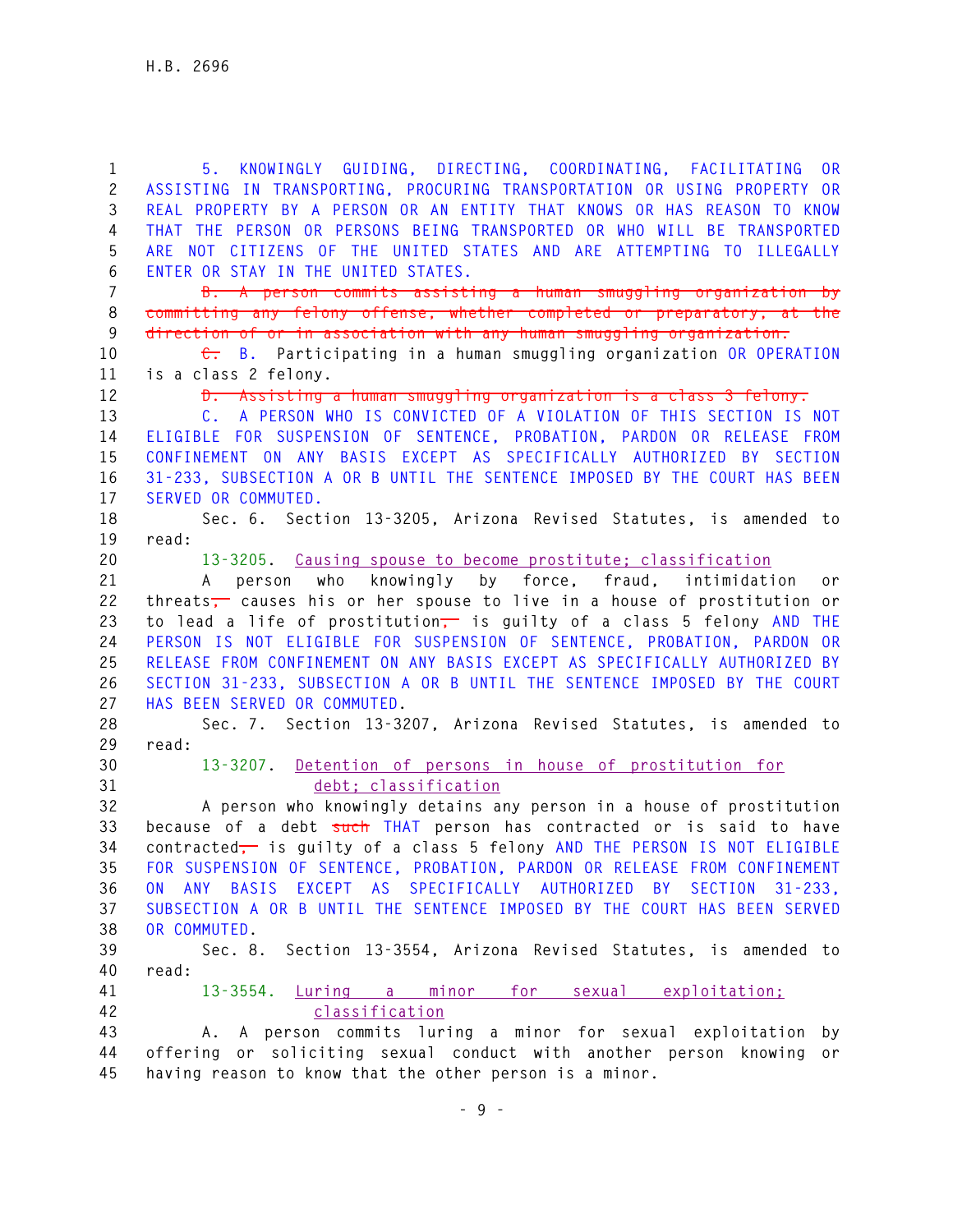**1 B. It is not a defense to a prosecution for a violation of this 2 section that the other person is not a minor. 3 C. Luring a minor for sexual exploitation is a class 3 felony, and**

**4 if the minor is under fifteen years of age it is punishable pursuant to 5 section 13-705. A PERSON WHO IS CONVICTED OF A VIOLATION OF THIS SECTION 6 IS NOT ELIGIBLE FOR SUSPENSION OF SENTENCE, PROBATION, PARDON OR RELEASE 7 FROM CONFINEMENT ON ANY BASIS EXCEPT AS SPECIFICALLY AUTHORIZED BY SECTION 8 31-233, SUBSECTION A OR B UNTIL THE SENTENCE IMPOSED BY THE COURT HAS BEEN 9 SERVED OR COMMUTED.**

**10 Sec. 9. Section 13-3560, Arizona Revised Statutes, is amended to** 

**11 read:** 

**12 13-3560. Aggravated luring a minor for sexual exploitation; 13 classification; definitions**

**14 A. A person commits aggravated luring a minor for sexual 15 exploitation if the person does both of the following:** 

**16 1. Knowing the character and content of the depiction, uses an 17 electronic communication device to transmit at least one visual depiction 18 of material that is harmful to minors for the purpose of initiating or 19 engaging in communication with a recipient who the person knows or has 20 reason to know is a minor.** 

**21 2. By means of the communication, offers or solicits sexual conduct 22 with the minor. The offer or solicitation may occur before, 23 contemporaneously with, after or as an integrated part of the transmission 24 of the visual depiction.** 

**25 B. It is not a defense to a prosecution for a violation of this 26 section that the other person is not a minor or that the other person is a 27 peace officer posing as a minor.** 

**28 C. Aggravated luring a minor for sexual exploitation is a class 2 29 felony, and if the minor is under fifteen years of age it is punishable 30 pursuant to section 13-705, subsection E. A PERSON WHO IS CONVICTED OF A 31 VIOLATION OF THIS SECTION IS NOT ELIGIBLE FOR SUSPENSION OF SENTENCE, 32 PROBATION, PARDON OR RELEASE FROM CONFINEMENT ON ANY BASIS EXCEPT AS 33 SPECIFICALLY AUTHORIZED BY SECTION 31-233, SUBSECTION A OR B UNTIL THE 34 SENTENCE IMPOSED BY THE COURT HAS BEEN SERVED OR COMMUTED.**

**35 D. The defense prescribed in section 13-1407, subsection E applies 36 to a prosecution pursuant to this section.** 

**37 E. For the purposes of this section:** 

**38 1. "Electronic communication device" means any electronic device 39 that is capable of transmitting visual depictions and includes any of the 40 following:** 

**41 (a) A computer, computer system or network as defined in section 42 13-2301.**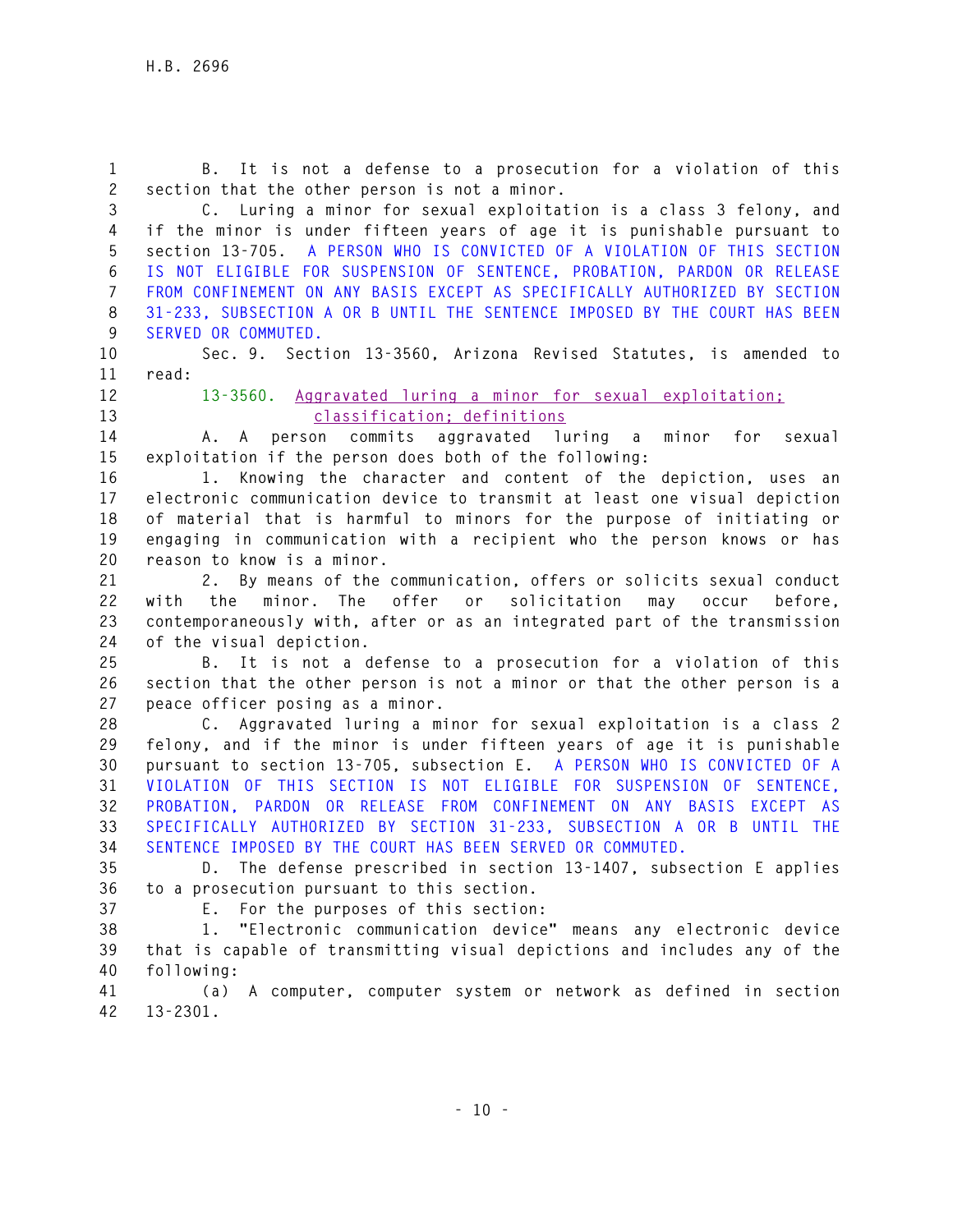**1 (b) A cellular or wireless telephone as defined in section 13-4801. 2 2. "Harmful to minors" has the same meaning prescribed in section 3 13-3501. 4 Sec. 10. Section 13-3625, Arizona Revised Statutes, is amended to 5 read: 6 13-3625. Unlawful sale or purchase of children; 7 classification 8 A. Except for adoptions pursuant to title 8, chapter 1 and 9 guardianships pursuant to title 14, chapter 5, a person shall not sell or 10 offer to sell a child for money or other valuable consideration and shall 11 not purchase or offer to purchase a child in exchange for money or other 12 valuable consideration. 13 B. A person who violates this section is guilty of a class 5 felony 14 AND THE PERSON IS NOT ELIGIBLE FOR SUSPENSION OF SENTENCE, PROBATION, 15 PARDON OR RELEASE FROM CONFINEMENT ON ANY BASIS EXCEPT AS SPECIFICALLY 16 AUTHORIZED BY SECTION 31-233, SUBSECTION A OR B UNTIL THE SENTENCE IMPOSED 17 BY THE COURT HAS BEEN SERVED OR COMMUTED. 18 Sec. 11. Section 31-412, Arizona Revised Statutes, is amended to 19 read: 20 31-412. Criteria for release on parole; release; custody of 21 parolee; definition 22 A. If a prisoner is certified as eligible for parole pursuant to 23 section 41-1604.09 the board of executive clemency shall authorize the 24 release of the applicant on parole if the applicant has reached the 25 applicant's earliest parole eligibility date pursuant to section 26 41-1604.09, subsection D and it appears to the board, in its sole 27 discretion, that there is a substantial probability that the applicant 28 will remain at liberty without violating the law and that the release is 29 in the best interests of the state. The applicant shall thereupon be 30 allowed to go on parole in the legal custody and under the control of the 31 state department of corrections, until the board revokes the parole or 32 grants an absolute discharge from parole or until the prisoner reaches the 33 prisoner's individual earned release credit date pursuant to section 34 41-1604.10. When the prisoner reaches the prisoner's individual earned 35 release credit date the prisoner's parole shall be terminated and the 36 prisoner shall no longer be under the authority of the board but shall be 37 subject to revocation under section 41-1604.10. 38 B. Notwithstanding subsection A of this section, the director of 39 the state department of corrections may certify as eligible for parole any 40 prisoner, regardless of the classification of the prisoner, who has 41 reached the prisoner's parole eligibility date pursuant to section 42 41-1604.09, subsection D, unless an increased term has been imposed 43 pursuant to section 41-1604.09, subsection F, for the sole purpose of 44 parole to the custody of any other jurisdiction to serve a term of 45 imprisonment imposed by the other jurisdiction or to stand trial on**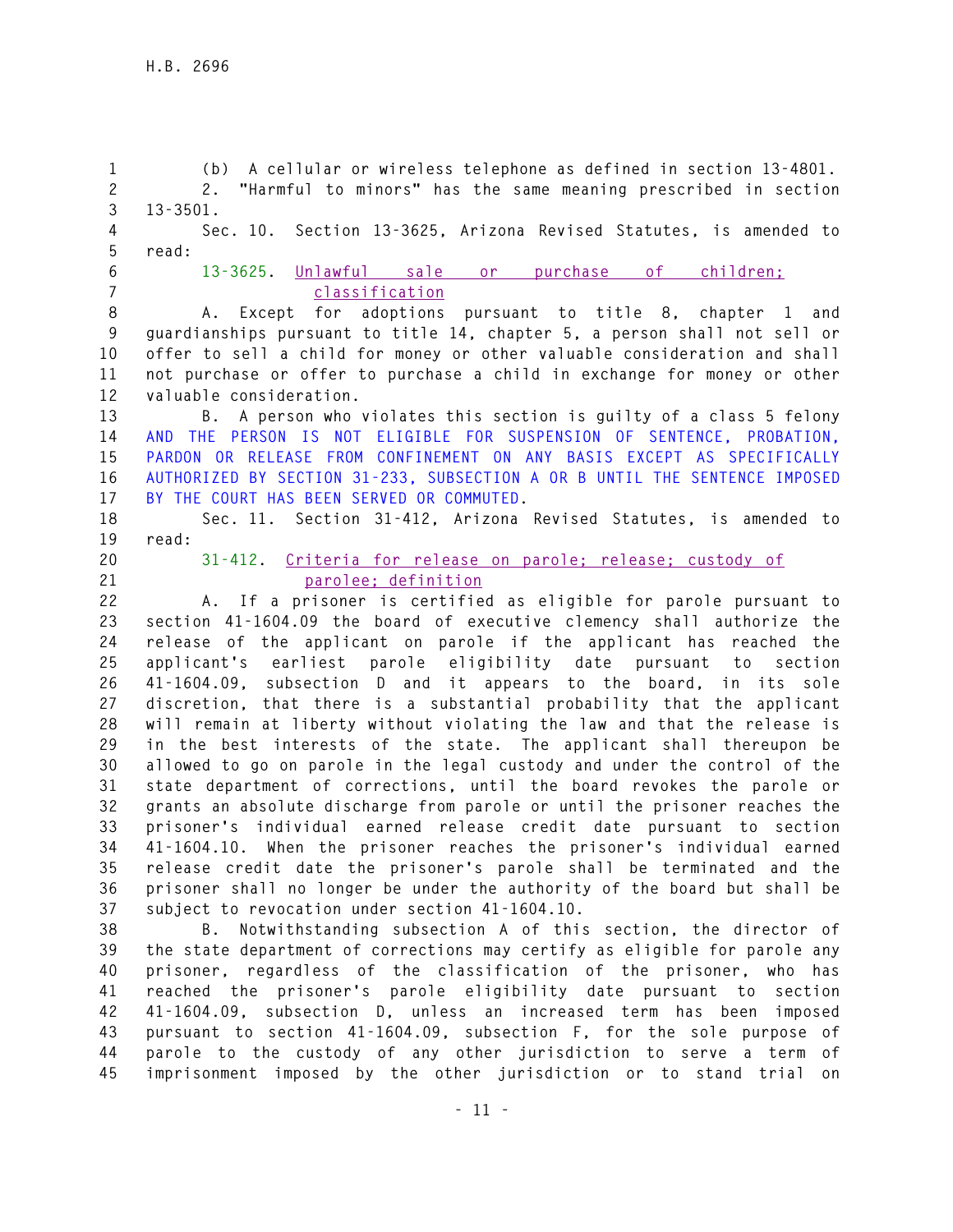**1 criminal charges in the other jurisdiction or for the sole purpose of 2 parole to the custody of the state department of corrections to serve any 3 consecutive term imposed on the prisoner. On review of an application for 4 parole pursuant to this subsection the board may authorize parole if, in 5 its discretion, parole appears to be in the best interests of the state.** 

**6 C. A prisoner who is otherwise eligible for parole, who is not on 7 home arrest or work furlough and who is currently serving a sentence for a 8 conviction of a serious offense or conspiracy to commit or attempt to 9 commit a serious offense shall not be granted parole or absolute discharge 10 from imprisonment except by one of the following votes:** 

**11 1. A majority affirmative vote if four or more members consider the 12 action.** 

**13 2. A unanimous affirmative vote if three members consider the 14 action.** 

**15 3. A unanimous affirmative vote if two members consider the action 16 pursuant to section 31-401, subsection I and the chairman concurs after 17 reviewing the information considered by the two members.** 

**18 D. The board, as a condition of parole, shall order a prisoner to 19 make any court-ordered restitution.** 

**20 E. Payment of restitution by the prisoner in accordance with 21 subsection D of this section shall be made through the clerk of the 22 superior court in the county in which the prisoner was sentenced for the 23 offense for which the prisoner has been imprisoned in the same manner as 24 restitution is paid as a condition of probation. The clerk of the 25 superior court, on request, shall make the prisoner's restitution payment 26 history available to the board, victim, victim's attorney and department 27 without cost.** 

**28 F. The board shall not disclose the address of the victim or the 29 victim's immediate family to any party without the written consent of the 30 victim or the victim's family.** 

**31 G. For the purposes of this section, "serious offense" includes any 32 of the following:** 

**33 1. A serious offense as defined in section 13-706, subsection F, 34 paragraph 1, subdivision (a), (b), (c), (d), (e), (g), (h), (i), (j) 35 or (k).** 

**36 2. A dangerous crime against children as defined in section 37 13-705. The citation of section 13-705 is not a necessary element for a 38 serious offense designation.** 

**39 3. A conviction under a prior criminal code for any offense that 40 possesses reasonably equivalent offense elements as the offense elements 41 that are listed under section 13-705, subsection R S, paragraph 1 or 42 section 13-706, subsection F, paragraph 1.**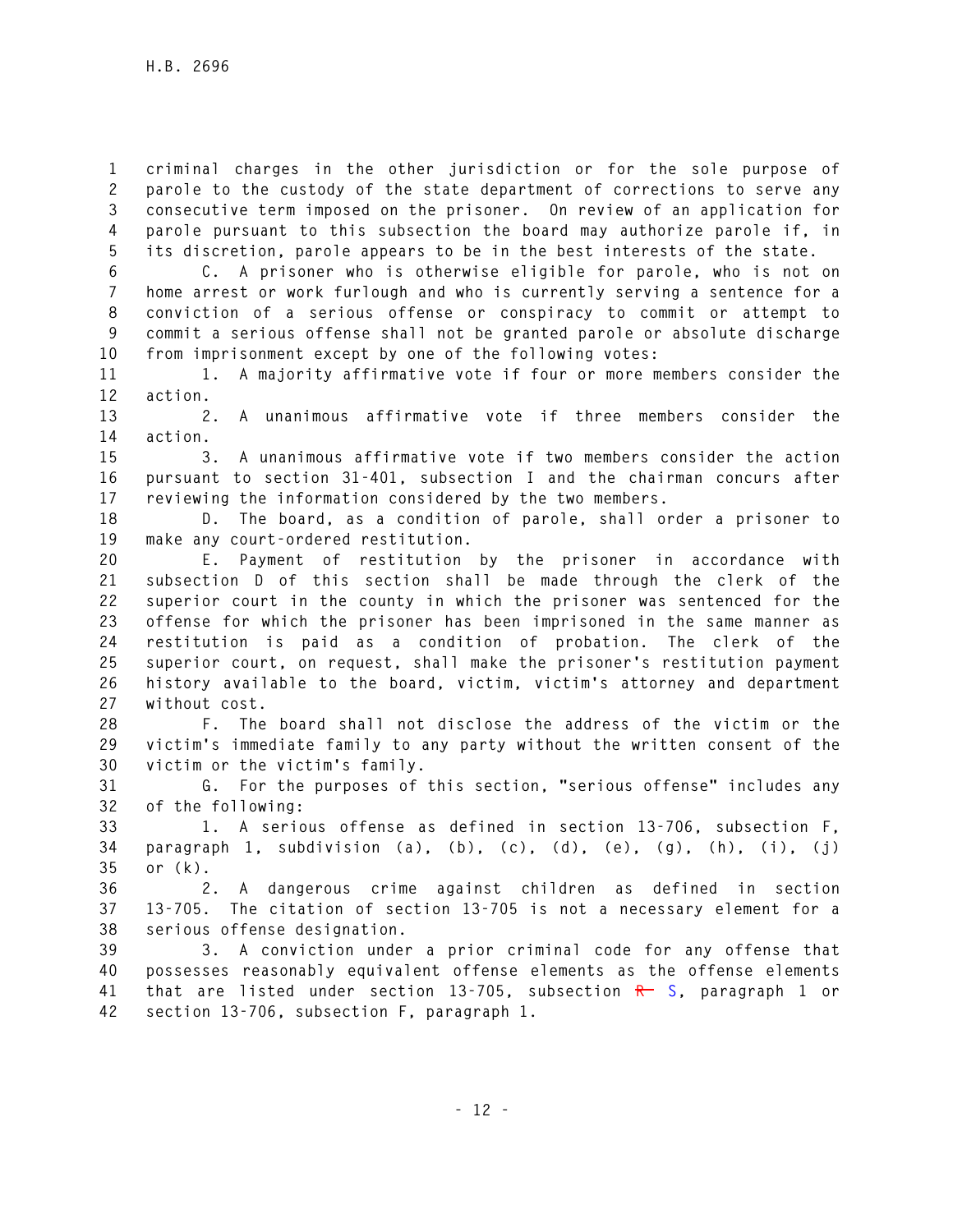**1 Sec. 12. Section 41-1604.11, Arizona Revised Statutes, is amended 2 to read: 3 41-1604.11. Order for removal; purposes; duration; work 4 furlough; notice; failure to return; 5 classification; applicability; definition 6 A. The director of the state department of corrections may 7 authorize the temporary removal under custody from prison or any other 8 institution for the detention of adults under the jurisdiction of the 9 state department of corrections of any inmate for the purpose of employing 10 that inmate in any work directly connected with the administration, 11 management or maintenance of the prison or institution in which the inmate 12 is confined, for purposes of cooperating voluntarily in medical research 13 that cannot be performed at the prison or institution, or for 14 participating in community action activities directed toward delinquency 15 prevention and community betterment programs. The removal shall not be 16 for a period longer than one day.** 

**17 B. Under specific rules established by the director for the 18 selection of inmates, the director may also authorize furlough, temporary 19 removal or temporary release of any inmate for compassionate leave, for 20 the purpose of furnishing to the inmate medical treatment not available at 21 the prison or institution, for purposes preparatory to a return to the 22 community within ninety days of the inmate's release date or for disaster 23 aid, including local mutual aid and state emergencies. When an inmate is 24 temporarily removed or temporarily released for a purpose preparatory to 25 return to the community or for compassionate leave, the director may 26 require the inmate to reimburse the state, in whole or part, for expenses 27 incurred by the state in connection with the temporary removal or release.** 

**28 C. The board of executive clemency, under specific rules 29 established for the selection of inmates, if it appears to the board, in 30 its sole discretion, that there is a substantial probability that the 31 inmate will remain at liberty without violating the law and that the 32 release is in the best interests of the state, may authorize the release 33 of an inmate on work furlough if the inmate has served not less than six 34 months of the sentence imposed by the court, is within twelve months of 35 the inmate's parole eligibility date and has not been convicted of a 36 sexual offense. The director shall provide information as the board 37 requests concerning any inmate eligible for release on work furlough. The 38 inmate shall not be released on work furlough unless the release is 39 approved by the board.** 

**40 D. An inmate who is otherwise eligible for work furlough pursuant 41 to subsection C of this section, who is not on home arrest and who is 42 currently serving a sentence for a conviction of a serious offense or 43 conspiracy to commit or attempt to commit a serious offense shall not be 44 granted work furlough except by one of the following votes:**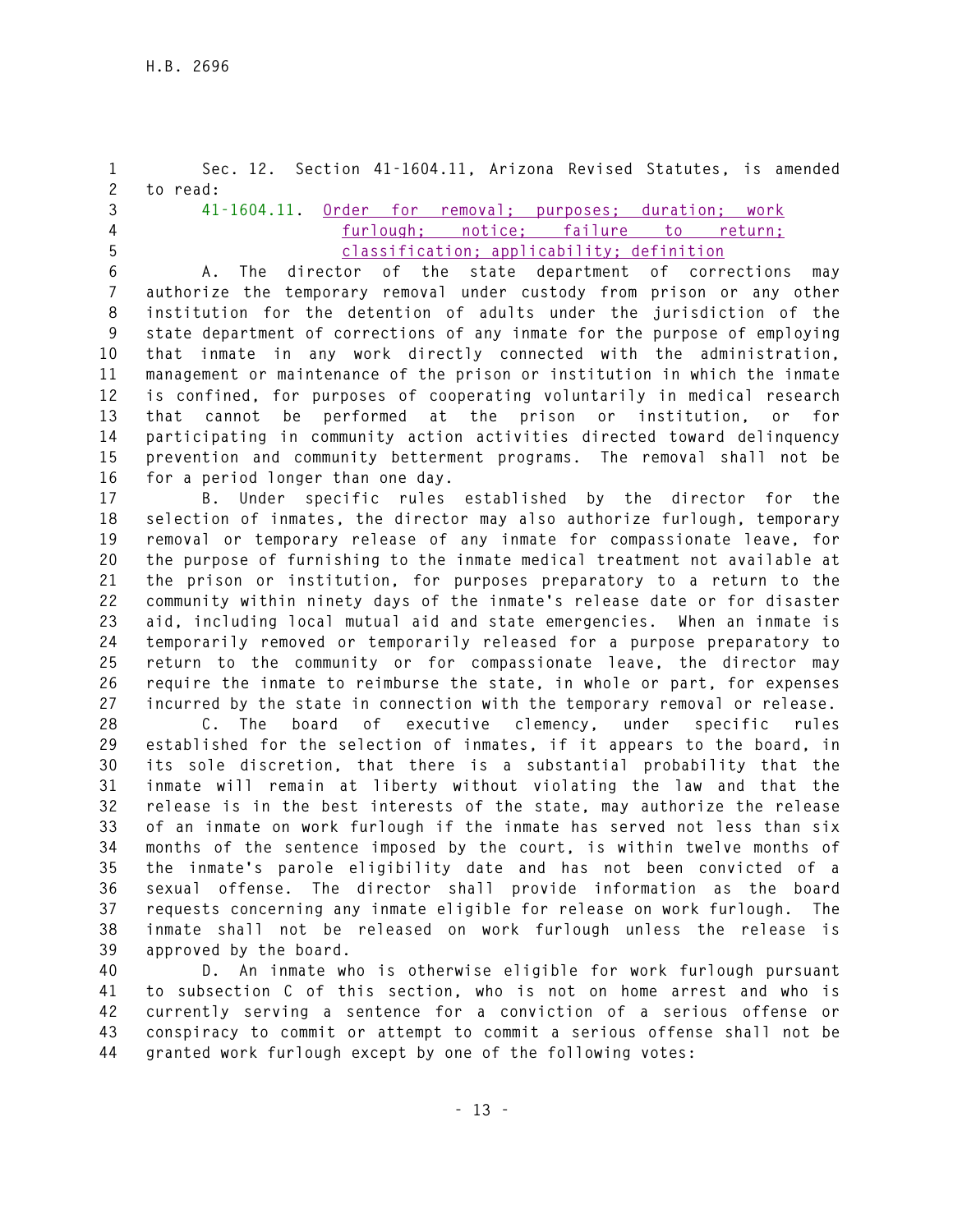**1 1. A majority affirmative vote if four or more members of the board 2 of executive clemency consider the action.** 

**3 2. A unanimous affirmative vote if three members of the board of 4 executive clemency consider the action.** 

**5 3. A unanimous affirmative vote if two members of the board of 6 executive clemency consider the action pursuant to section 31-401, 7 subsection I and the chairman of the board concurs after reviewing the 8 information considered by the two members.** 

**9 E. Before holding a hearing on the work furlough under 10 consideration, the board, on request, shall notify and afford an 11 opportunity to be heard to the presiding judge of the superior court in 12 the county in which the inmate requesting a work furlough was sentenced, 13 the prosecuting attorney, the director of the arresting law enforcement 14 agency and the victim of the offense for which the inmate is incarcerated. 15 The notice shall state the name of the inmate requesting the work 16 furlough, the offense for which the inmate was sentenced, the length of 17 the sentence and the date of admission to the custody of the state 18 department of corrections. The notice to the victim shall also inform the 19 victim of the victim's right to be present and submit a written report to 20 the board expressing the victim's opinion concerning the inmate's release. 21 No A hearing concerning work furlough shall NOT be held until fifteen days 22 after the date of giving the notice. On mailing the notice, the board 23 shall file a hard copy of the notice as evidence that notification was 24 sent.** 

**25 F. The board shall require that every inmate released on work 26 furlough comply with the terms and conditions of release as the board may 27 impose, including that the inmate be gainfully employed while on work 28 furlough and that the inmate make restitution to the victim of the offense 29 for which the inmate was incarcerated.** 

**30 G. If the board finds that an inmate has failed to comply with the 31 terms and conditions of release or that the best interests of this state 32 would be served by revocation of an inmate's work furlough, the board may 33 issue a warrant for retaking the inmate before the expiration of the 34 inmate's maximum sentence. After return of the inmate, the board may 35 revoke the inmate's work furlough after the inmate has been given an 36 opportunity to be heard.** 

**37 H. If the board denies the release of an inmate on work furlough or 38 home arrest, it THE BOARD may prescribe that the inmate not be recommended 39 again for release on work furlough or home arrest for a period of up to 40 one year.** 

**41 I. The director shall transmit a monthly report containing the 42 name, date of birth, offense for which the inmate was sentenced, length of 43 the sentence and date of admission to the state department of corrections 44 of each inmate on work furlough or home arrest to the chairperson of the 45 house of representatives judiciary committee or its successor committee**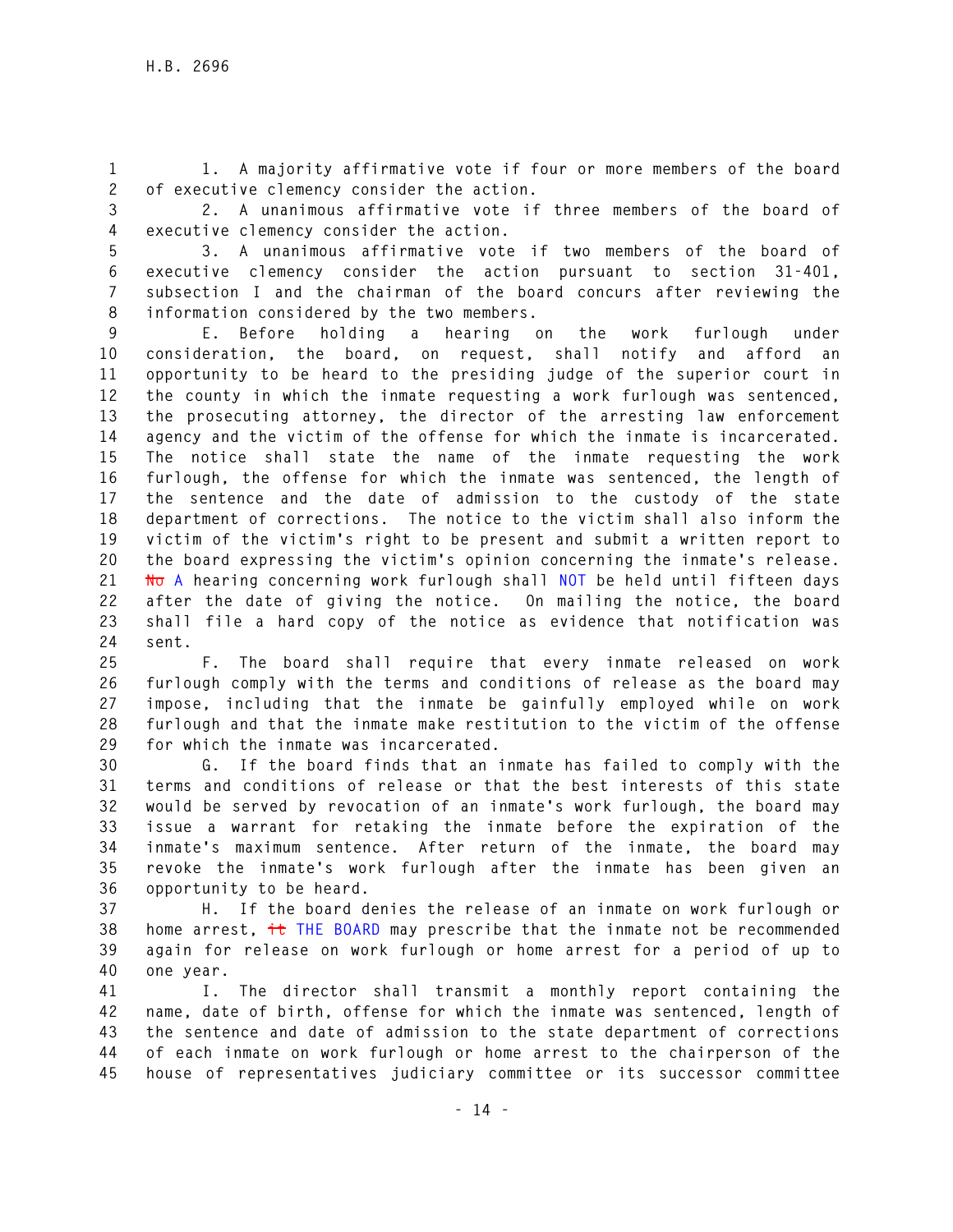**1 and the chairperson of the senate judiciary committee or its successor 2 committee. The director shall also submit a report containing this 3 information for any inmate released on work furlough or home arrest within 4 a jurisdiction to the county attorney, sheriff and chief of police for the 5 jurisdiction in which the inmate is released on work furlough or home 6 arrest.** 

**7 J. Any inmate who knowingly fails to return from furlough, home 8 arrest, work furlough or temporary removal or temporary release granted 9 under this section is guilty of a class 5 felony.** 

**10 K. At any given time if the director declares there is a shortage 11 of beds available for inmates within the state department of corrections, 12 the parole eligibility as set forth in sections 31-411 and 41-1604.09 may 13 be suspended for any inmate who has served not less than six months of the 14 sentence imposed by the court, who has not been previously convicted of a 15 felony and who has been sentenced for a class 4, 5 or 6 felony, not 16 involving a sexual offense, the use or exhibition of a deadly weapon or 17 dangerous instrument or the infliction of serious physical injury pursuant 18 to section 13-704, and the inmate shall be continuously eligible for 19 parole, home arrest or work furlough.** 

**20 L. Prisoners who have served at least one calendar year and who are 21 serving a sentence for conviction of a crime committed on or after October 22 1, 1978, under section 13-604, 13-1406, 13-1410, 13-3406, 36-1002.01, 23 36-1002.02 or 36-1002.03, and who are sentenced to the custody of the 24 state department of corrections, may be temporarily released, according to 25 the rules of the department, at the discretion of the director, one 26 hundred eighty calendar days prior to BEFORE expiration of the term 27 imposed and shall remain under the control of the state department of 28 corrections until expiration of the maximum sentence specified. If an 29 offender released under this section or pursuant to section 31-411, 30 subsection B violates the rules, the offender may be returned to custody 31 and shall be classified to a parole class as provided by the rules of the 32 department.** 

**33 M. This section applies only to persons who commit felony offenses 34 before January 1, 1994.** 

**35 N. For the purposes of this section, "serious offense" means any of 36 the following:** 

**37 1. A serious offense as defined in section 13-706, subsection F, 38 paragraph 1, subdivision (a), (b), (c), (d), (e), (g), (h), (i), (j) 39 or (k).** 

**40 2. A dangerous crime against children as defined in section 13-705. 41 The citation of section 13-705 is not a necessary element for a serious 42 offense designation.** 

**43 3. A conviction under a prior criminal code for any offense that 44 possesses reasonably equivalent offense elements as the offense elements**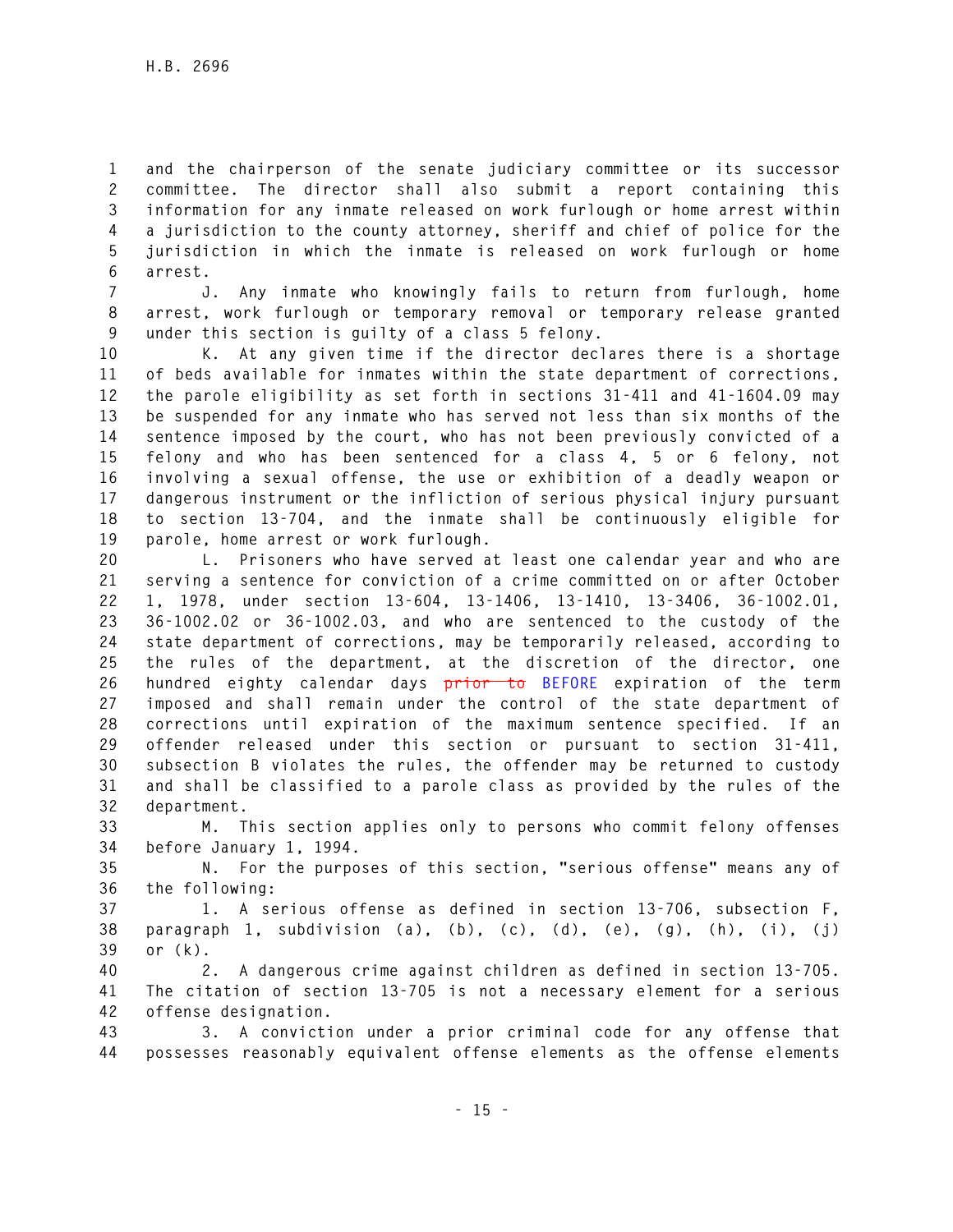1 that are listed under section 13-705, subsection R S, paragraph 1 or **2 section 13-706, subsection F, paragraph 1. 3 Sec. 13. Section 41-1604.13, Arizona Revised Statutes, is amended 4 to read: 5 41-1604.13. Home arrest; eligibility; victim notification; 6 conditions; applicability; definitions 7 A. An inmate who has served not less than six months of the 8 sentence imposed by the court is eligible for the home arrest program if 9 the inmate: 10 1. Meets the following criteria: 11 (a) Was convicted of committing a class 4, 5 or 6 felony not 12 involving a dangerous offense. 13 (b) Was not convicted of a sexual offense. 14 (c) Has not previously been convicted of any felony. 15 2. Violated parole by the commission of a technical violation that 16 was not chargeable or indictable as a criminal offense. 17 3. Is eligible for work furlough. 18 4. Is eligible for parole pursuant to section 31-412, subsection A. 19 B. The board of executive clemency shall determine which inmates 20 are released to the home arrest program based on the criteria in 21 subsection A of this section and based on a determination that there is a 22 substantial probability that the inmate will remain at liberty without 23 violating the law and that the release is in the best interests of the 24 state after considering the offense for which the inmate is presently 25 incarcerated, the prior record of the inmate, the conduct of the inmate 26 while incarcerated and any other information concerning the inmate that is 27 in the possession of the state department of corrections, including any 28 presentence report. The board maintains the responsibility of revocation 29 as applicable to all parolees. 30 C. An inmate who is otherwise eligible for home arrest, who is not 31 on work furlough and who is currently serving a sentence for a conviction 32 of a serious offense or conspiracy to commit or attempt to commit a 33 serious offense shall not be granted home arrest except by one of the 34 following votes: 35 1. A majority affirmative vote if four or more members of the board** 

**36 of executive clemency consider the action.** 

**37 2. A unanimous affirmative vote if three members of the board of 38 executive clemency consider the action.** 

**39 3. A unanimous affirmative vote if two members of the board of 40 executive clemency consider the action pursuant to section 31-401, 41 subsection I and the chairman of the board concurs after reviewing the 42 information considered by the two members.** 

**43 D. Home arrest is conditioned on the following:** 

**44 1. Active electronic monitoring surveillance for a minimum term of 45 one year or until eligible for general parole.**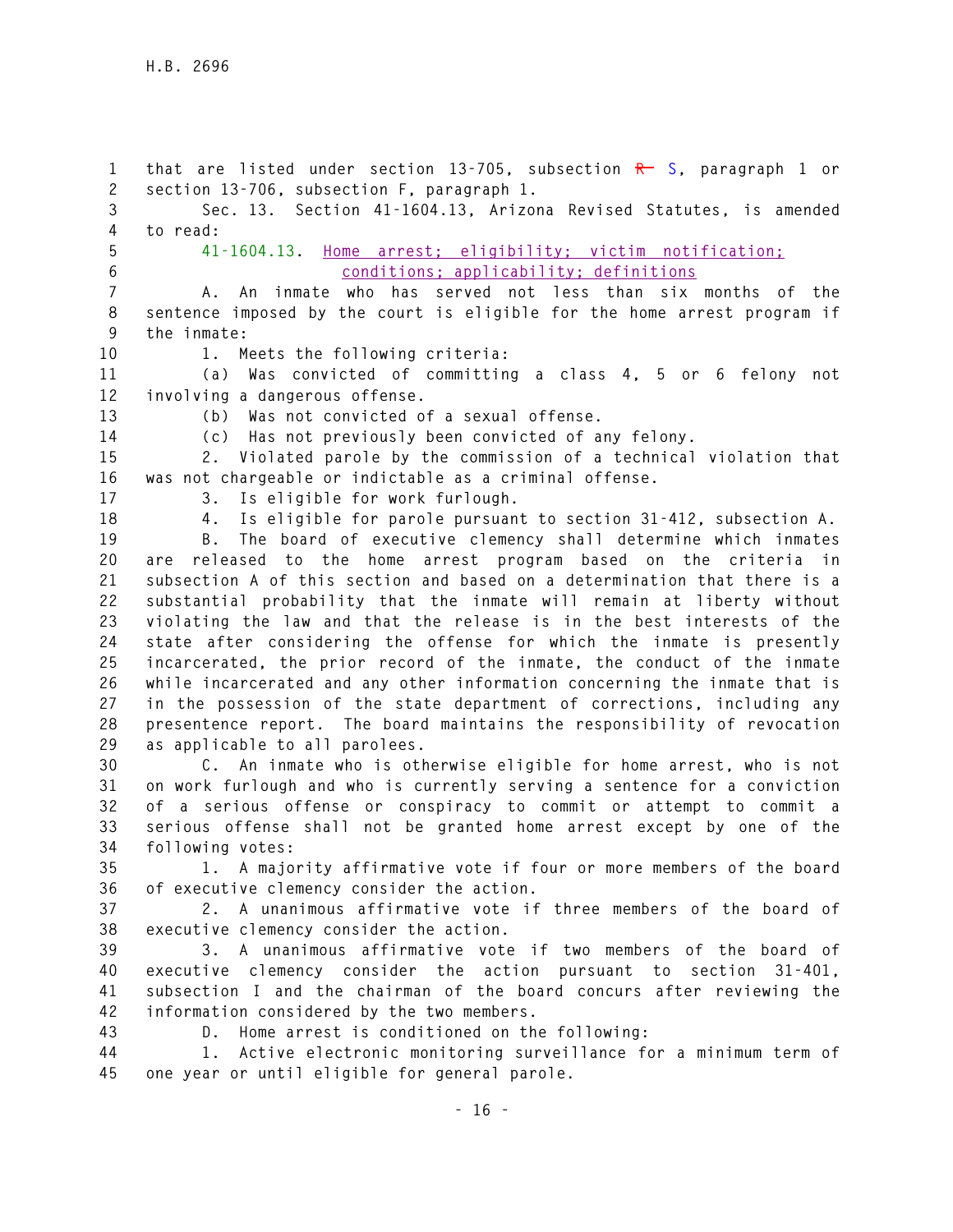**1 2. Participation in gainful employment or other beneficial 2 activities.** 

**3 3. Submission to alcohol and drug tests as mandated.** 

**4 4. Payment of the electronic monitoring fee in an amount determined 5 by the board of not less than one dollar \$1 per day and not more than the 6 total cost of the electronic monitoring unless, after determining the 7 inability of the inmate to pay the fee, the board requires payment of a 8 lesser amount. The fees collected shall be returned to the department's 9 home arrest program to offset operational costs of the program.** 

**10 5. Remaining at the inmate's place of residence at all times except 11 for movement out of the residence according to mandated conditions.** 

**12 6. Adherence to any other conditions imposed by the court, board of 13 executive clemency or supervising corrections officers.** 

**14 7. Compliance with all other conditions of supervision.** 

**15 8. Payment of a monthly home arrest supervision fee of at least 16 sixty-five dollars \$65 unless, after determining the inability of the 17 inmate to pay the fee, the department requires payment of a lesser amount. 18 The supervising corrections officer shall monitor the collection of the 19 fee. Monies collected shall be deposited, pursuant to sections 35-146 and 20 35-147, in the community corrections enhancement fund established by 21 section 31-418.** 

**22 9. Payment of a drug testing fee in an amount to be determined by 23 the board and not to exceed the costs of the drug testing program. The 24 fees collected pursuant to this paragraph by the department may only be 25 used to offset the costs of the drug testing program.** 

**26 E. Before holding a hearing on home arrest, the board on request 27 shall notify and afford an opportunity to be heard to the presiding judge 28 of the superior court in the county in which the inmate requesting home 29 arrest was sentenced, the prosecuting attorney and the director of the 30 arresting law enforcement agency. The board shall notify the victim of 31 the offense for which the inmate is incarcerated. The notice shall state 32 the name of the inmate requesting home arrest, the offense for which the 33 inmate was sentenced, the length of the sentence and the date of admission 34 to the custody of the state department of corrections. The notice to the 35 victim shall also inform the victim of the victim's right to be present 36 and to submit a written report to the board expressing the victim's 37 opinion concerning the inmate's release. No A hearing concerning home 38 arrest may NOT be held until fifteen days after the date of giving the 39 notice. On mailing the notice, the board shall file a hard copy of the 40 notice as evidence that notification was sent.** 

**41 F. An inmate who is placed on home arrest is on inmate status, is 42 subject to all the limitations of rights and movement and is entitled only 43 to due process rights of return.**